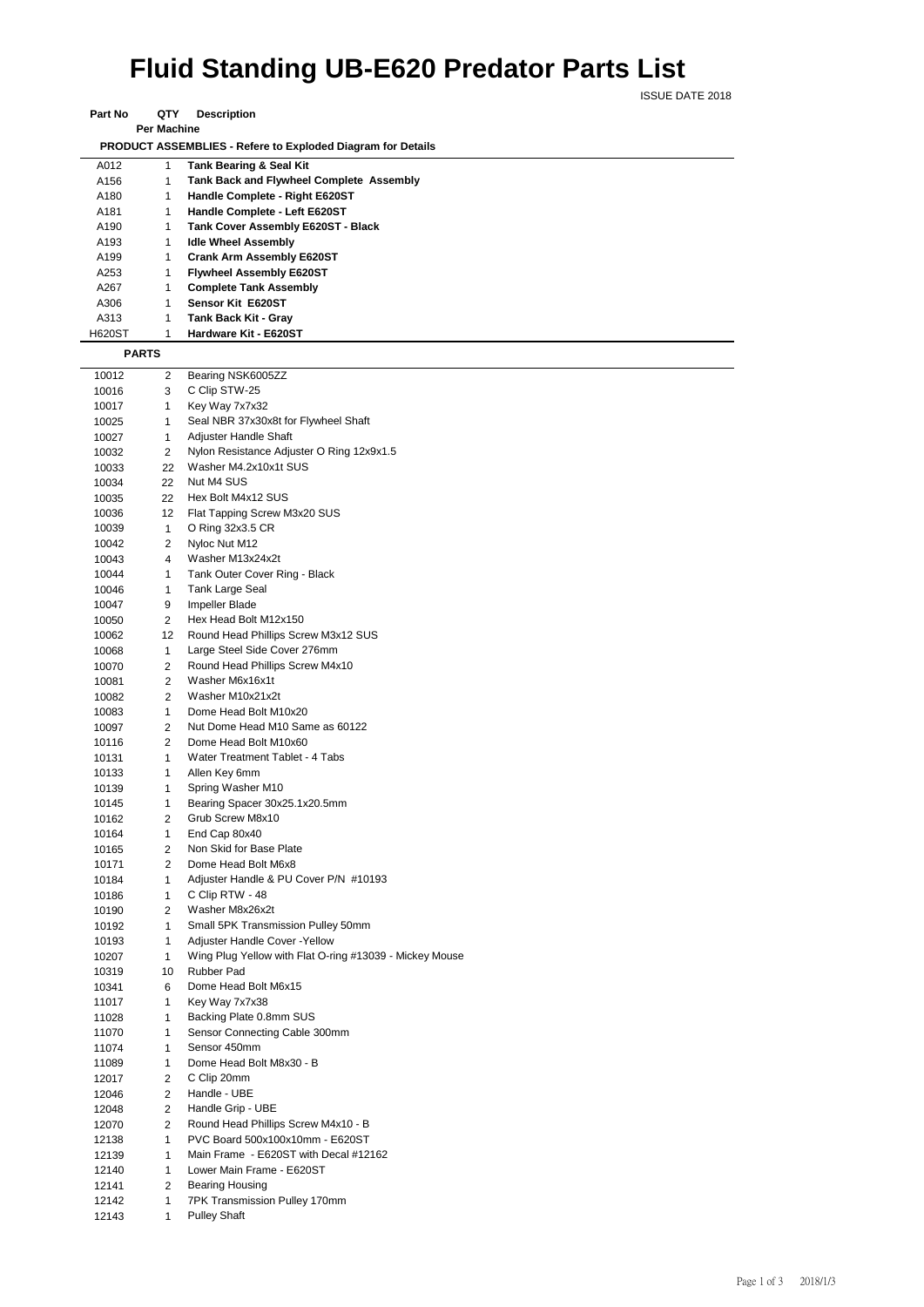| Part No        | QTY<br><b>Per Machine</b> | <b>Description</b>                                                          |
|----------------|---------------------------|-----------------------------------------------------------------------------|
| 12144          | 1                         | 5PK Belt 1580                                                               |
| 12146          | 4                         | Flat Head Bolt M8x15                                                        |
| 12147          | 1                         | Spring D3.0mm L65mm                                                         |
| 12148          | 2                         | Plastic Bushing 52x18.1mm                                                   |
| 12149          | 1.                        | Spring Strut Stick M8x30                                                    |
|                | $\mathbf{1}$              | Metal Bushing                                                               |
| 12150          | 4                         |                                                                             |
| 12152          |                           | Bearing NSK 6302Z<br>C Clip 15mm                                            |
| 12153          | 4                         |                                                                             |
| 12154          | 1.                        | Hex Head Bolt M8x120 - B                                                    |
| 12155          | 2                         | Bearing Shaft L41.5mm                                                       |
| 12156          | 2<br>4                    | Plastic Cover with Decal #12160<br>Bolt 5/32 25mm                           |
| 12157          | 1                         | Hex Head Bolt M5x60                                                         |
| 12159          | 2                         | Model Decal - E620ST                                                        |
| 12160          |                           | Spring Washer M6                                                            |
| 12161<br>12162 | 6<br>1.                   | PREDATOR Model Decal - E620ST                                               |
|                | 1                         | Idle Wheel Bracket - R                                                      |
| 12163          | $\mathbf{1}$              | Idle Wheel Bracket - L                                                      |
| 12164          |                           | Tank Back - Gray                                                            |
| 12300          | 1.<br>1                   | Adjuster PP Tank Ring 358x10 - Black                                        |
| 13030          | 1                         |                                                                             |
| 13039          |                           | Flat O Ring 33XØ4<br><b>Idle Wheel Shaft</b>                                |
| 13145          | 1<br>$\mathbf{1}$         | <b>Plastic Shaft</b>                                                        |
| 13151          | $\mathbf{1}$              | Multi-Tool                                                                  |
| 13904          |                           | Allen Key 8mm                                                               |
| 13906          | 1                         | French Screw M8x20xP1.0                                                     |
| 20132          | $\overline{2}$            | End Cap for Crank                                                           |
| 20133          | 2<br>$\mathbf{1}$         |                                                                             |
| 20134          |                           | Crank-Left - CXT/UBE<br>Crank-Right - CXT/UBE                               |
| 20135          | 1                         | Bearing NSK6201ZZ                                                           |
| 20138          | 4<br>2                    | Dome Head Bolt M10x15                                                       |
| 20150          | 2                         |                                                                             |
| 20193          |                           | Aluminum Block Housing Bearing NSK 6004ZZ<br>Handle Shaft with Bolt-Left    |
| 23139          | 1                         |                                                                             |
| 23149          | 1                         | Handle Shaft with Bolt-Right                                                |
| 23924          | 2                         | Grub Screw M6x10                                                            |
| 23951          | 2                         | Washer M15x28x2.5t                                                          |
| 30608          | 1                         | Nyloc Nut M5 - B<br>LCD for UBE                                             |
| 50935          | $\mathbf{1}$<br>2         | Rower Handle End Inserts 28.6mm                                             |
| 60144<br>60145 | 2                         | Frame Plug 38.1mm                                                           |
| 60147          | 1                         | O Ring 9.5x6.5x1.5                                                          |
|                | 1                         | Heart Rate Lead- 400mm                                                      |
| 60148<br>60708 | 6                         | Washer M8x19x1.6                                                            |
|                |                           | Dome Head Bolt M8x15                                                        |
| 60808          | 8<br>2                    | Dome Head Bolt M8x10                                                        |
| 60811          | 2                         | Dome Head Bolt M5x15                                                        |
| 61067<br>62811 | 2                         | Dome Head Bolt M8x45 - B                                                    |
| 62813          | 4                         | Hex Head Bolt M10x130 - B                                                   |
| 62826          | 4                         | Hex Head Bolt M6x10 - B                                                     |
| 65910          | 4                         | Nyloc Nut M10 - B                                                           |
| 65921          | 5                         | Washer M8.5x19x1.6t - B                                                     |
| 65931          | 2                         | Nyloc Nut M8 - B                                                            |
| 65949          | 8                         | Washer M10x21x2t - B                                                        |
| 65992          | 4                         | Flat Tapping Screw M3x12 - SUS                                              |
| 66039          | 2                         | Side Rail Bumper                                                            |
| 66070          | 2                         | <b>Transport Wheel</b>                                                      |
| 70305          | 1                         | Sensor Bracket                                                              |
| 70315          | 1                         | Magnetic Ring & Rare Earth Magnet #70319                                    |
| 70321          | 1                         | Tank Plug Black with O-ring #10039 (Decal - Do Not Remove)                  |
| 71036          | 1                         | Nut M8                                                                      |
| 71312          | 1                         | Flywheel - CXT/UBE                                                          |
| 71314          | 1                         | Hexagon Screws M8x20mm SUS                                                  |
| 72345          | 1                         | Tank Cover with Decal #12063 & Triangle plate #13046 & Bolts #65992 - Black |
| 73082          | 1                         | Washer 10.2x30x3t SUS Same as 10138                                         |
|                |                           | Washer M5 SUS                                                               |
| 74105          | 2                         |                                                                             |
| 74313          | 1                         | Impeller Shaft E620ST                                                       |
| 74346          | 1                         | <b>Plastic Computer Stalk</b>                                               |
| 93903          | 1                         | Computer L20 NO USB - E620ST                                                |